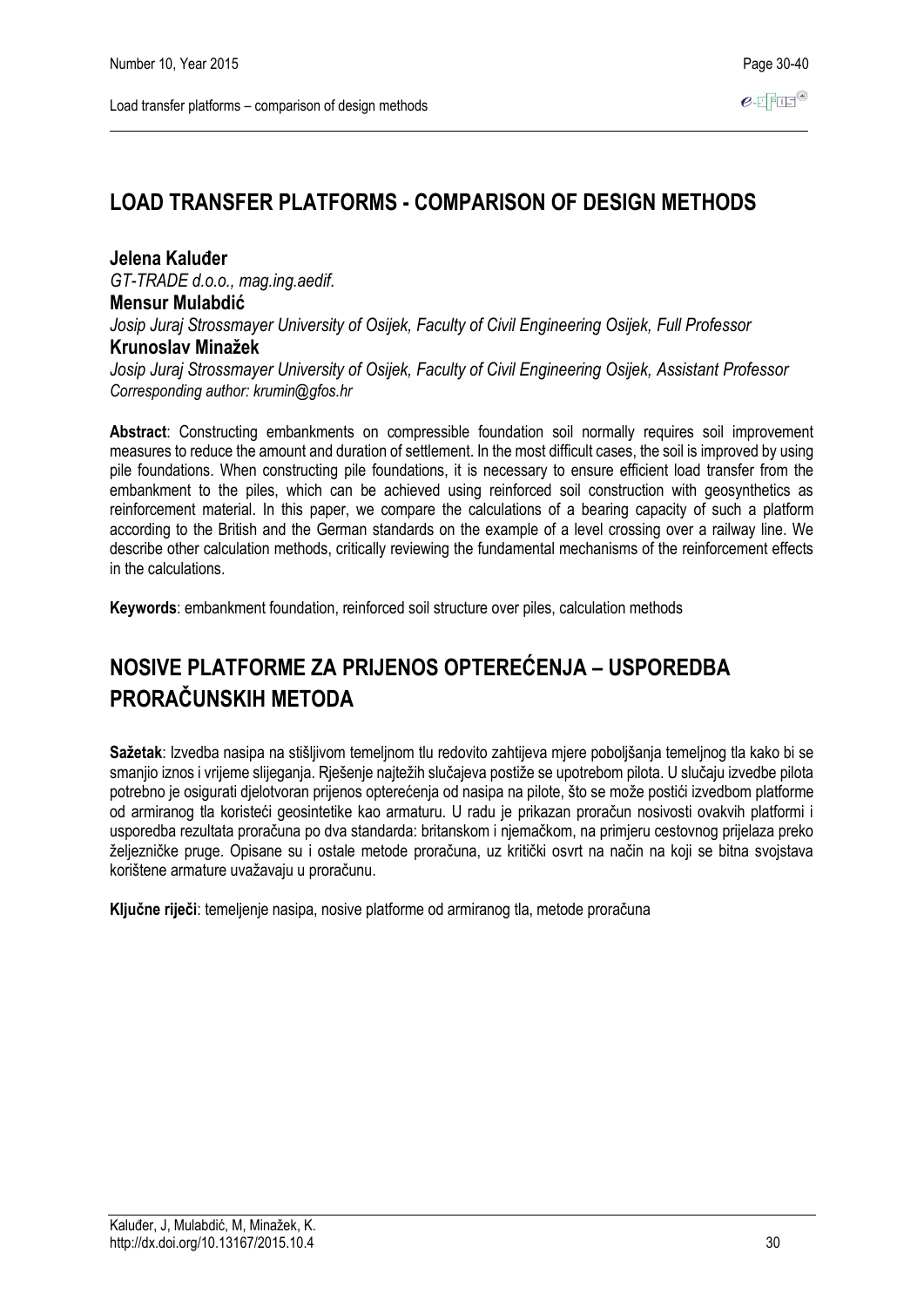# **1 INTRODUCTION**

The main characteristics of soft soil are excessive compressibility, low shear strength, insufficient bearing capacity, and a tendency toward long-term consolidation settlement. As a consequence of these properties, embankments built on soft soil tend to deform after many years following their construction. This is often a problem in roads and railroads, where these issues can be alleviated using modern or some of the traditional soil improvement techniques. Traditional techniques include mechanical, hydraulic, and physical-chemical modification, as well as preloading of the foundation soil, the oldest technique. However, the total construction time is often not long enough to allow for consolidation settlement, necessitating the use of a modern technique. Modern soil improvement techniques involve the use of geosynthetics, which prevent the subsoil and embankment fill mixing, allow filtration and drainage, and with their high tensile strength they improve the mechanical properties of the soil. When building on a deep, soft subsoil strata, load transfer to the load-bearing layer or firmer stratum can be achieved by using a geosynthetics-reinforced soil structure over gravel, concrete or reinforced concrete piles which form the point or linear support for the reinforced soil structure. This load-transfer platform, located between the embankment and the piles, is a composite of the granular material compacted between several horizontal layers of high-strength geosynthetics. In the load-bearing platform, the geosynthetics have three functions: they increase the pressure on the piles, restrict and annul the lateral spreading at the embankment edge, and also separate the embankment from the foundation soil [1].

Geosynthetics-reinforced load-transfer platforms have been used often since the 1970s [2–5]. These platforms are very effective in areas where the soil surface is prone to erosion, demolition, or degradation, which is typical for abandoned mines and karstic landscapes. There is a danger in these areas of cavities expanding toward the ground surface (i.e., sink holes opening), but constructing reinforced soil structures over piles significantly reduces this risk [6].

# **2 REINFORCED SOIL PLATFORMS OVER POINT OR LINEAR BEARING ELEMENTS METHODOLOGY**

The main purpose of a reinforced-soil platform is to transfer all load from the embankment on a solid base at a certain depth by point or linear bearing elements – piles, as shown in the cross-section of an embankment at Figure 1. Piles can have square or round cross-sections and can be arranged in a regular rectangular or triangular grid (Figure 2). In a rectangular grid, the piles are arranged in a square relative to the longitudinal axis of the structure; in a triangular grid, they are arranged in a is a square rotated for a 45° relative to the longitudinal axis of the structure.



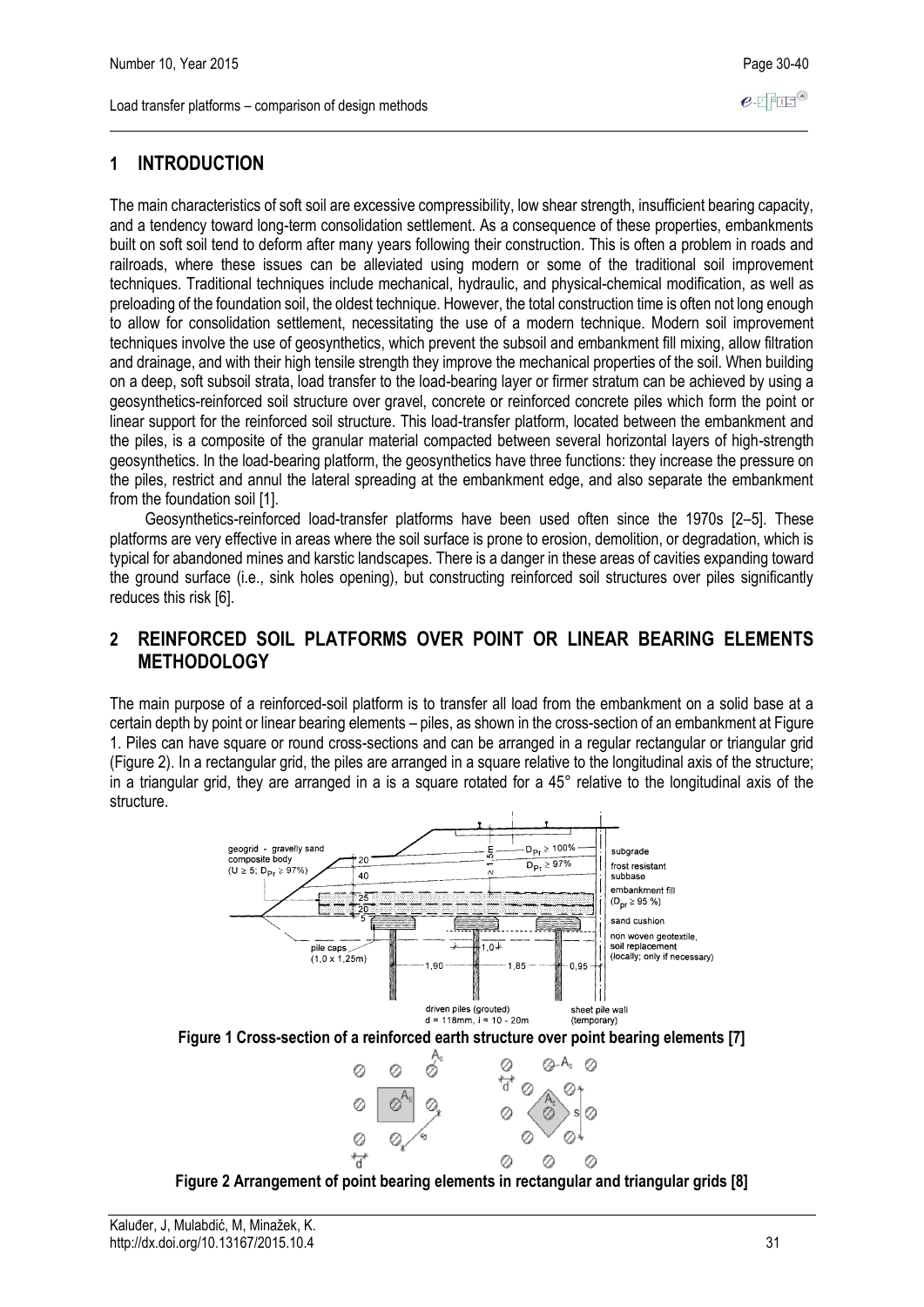Reinforcing the soil platform with horizontally placed geosynthetics provides additional support to overcome the bridging distance between piles, and it is designed to ensure load transfer to piles by redistributing internal load and to prevent punching effects.

Load-transfer platforms can be designed using various computational and analytical methods. All analytical methods account for the stress–strain relationship in all elements of the system; this process establishes the load redistribution, showing which part of the total load is carried directly by the piles (pile caps) and which part is carried by the geosynthetic reinforcement between the piles. Figure 3 shows the load transfer mechanism of such a reinforced structure. The reinforcement is subjected to stress which comes from a vertical load between the piles. This membrane effect decreases with arching ( $p<sub>b</sub>$ ) and subgrade reaction below the reinforcement ( $\sigma<sub>s</sub>$ ).





### **2.1 Load transfer in reinforced earth structure over point bearing elements**

In the calculation of the reinforced soil platform, the arching effect is the key mechanism for load transfer, which prevents formation of differential settlement in the embankment. Several calculation methods have been developed for reinforced soil platforms, the most important being Guido [10], Swedish [11], Hewlett and Randolph [12], British BS 8006 [13], and German EBGEO [8]. The main features of these methods listed are as follows. The Guido method represents is a very simplified approach for load transfer [10]. It assumes that the angle of load spreading through the geosynthetic reinforcement in the granular material is 45° (Figure 4). The height of the pyramidal formed soil, whose load is taken by the reinforced soil fill, does not reach the surface (i.e., the full embankment height), which is unacceptable for load from railway transport.



## **Figure 4 The Guido method for modeling reinforced earth structure over piles [11]**

The Swedish method [11] is a simplified model that accounts for the following principles: the reinforcement must always carry the load of the soil in the shape of a truncated pyramid with a 75° inclination; the truncated pyramid reduces the load carried by the piles and takes over the traffic surcharge (Figure 5). The Swedish method is used in Scandinavian countries.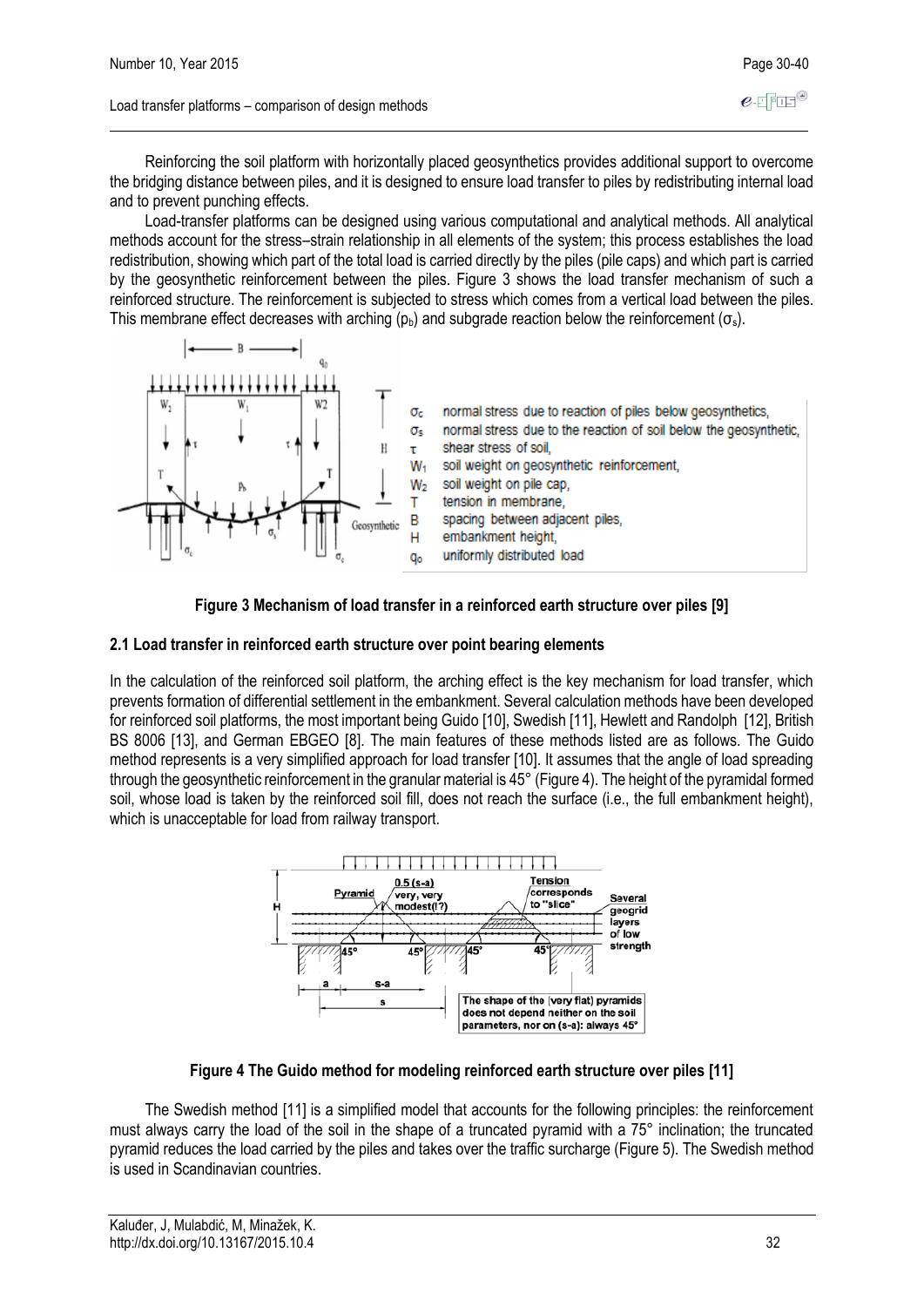

**Figure 5 The Swedish method for modeling reinforced earth structure over piles [11]**

Hewlett and Randolph [12] found a theoretical solution for designing a reinforced earth structure on granular drained soils. They assumed that the load of the embankment is transferred with a series of semi-circular domes supported by pile caps (Figure 6). In this case, the critical bearing capacity zones are the crown of the dome and/or the pile caps. Increased arch of load transfer platform reinforces the well-graded material and helps form the interlocking mechanism.



#### **Figure 6 The Hewlett and Randolph method for modeling a reinforced earth structure over piles [13]**

The first design approaches of the British Standard (BS 8006) were explained in 1987 and 1990 [13], and the accepted standard has been used since 1995. This model makes a simplified 3D assumption that the arching in the embankment fill always has a semi-spherical shape, regardless of material type, and it is equal for fine sand and crushed gravel (Figure 7). The force in the geosynthetics is calculated using membrane theory from the loads of the soil below the arch. The reinforcement is placed in one or two layers above the piles. There is no upward counter pressure between piles i.e. tangential stresses of the soil. This standard does not account for the participation of the soft soil in the support for the reinforced soil platform over the piles. The load on the reinforcement (geosynthetics) is transferred as a line load on a reinforcement strip between adjacent pile caps, and the relation between the line loads, strain, and tensile force in the geosynthetic reinforcement is given by the link chain equation.



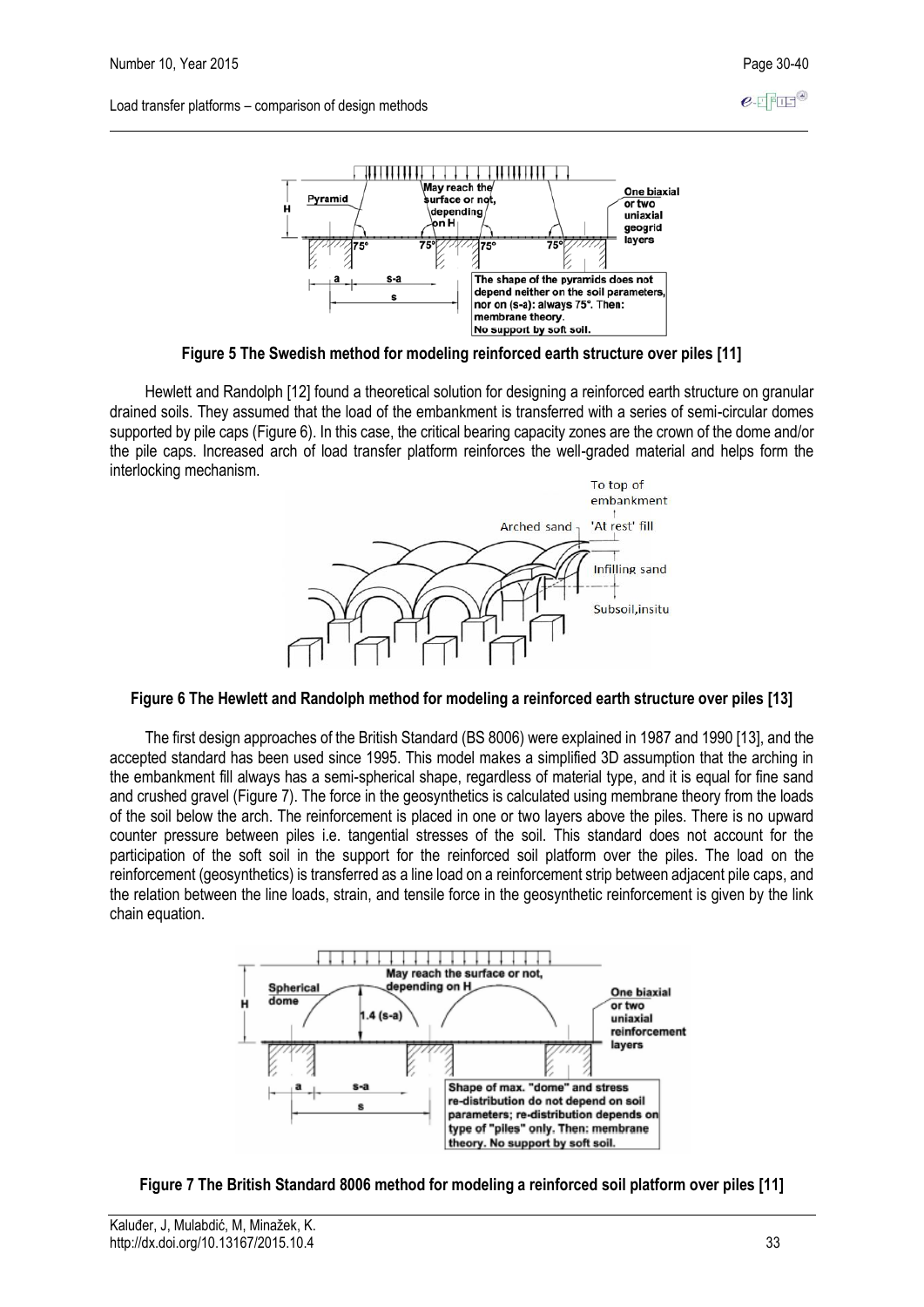$e$ -FFFF<sup>®</sup>

The German method (EBGEO) [8] combines the load redistribution according to Hewlett and Randolph [12] accounting for the internal friction angle of the soil near the full height of the reinforced soil platform and the membrane theory applied in the British Standard. The shape of the load redistribution (arching) is a multi-spherical dome, and for the calculation of tensile forces in reinforcement strains and the edometer moduli of soft soils are relevant (Figure 8). The German method recommends one or at most two layers of the high-strength reinforcement over the piles, rather than multiple layers of lower-strength reinforcement. The critical bearing capacity zones are the crown of the dome and the pile caps, while the load redistribution depends on the soil characteristics and surcharge; in essence, it depends on the embankment height and pile distance. Table 1 compares the calculation methods.



**Figure 8 The older German method for modeling a reinforced earth structure over piles [11]**

|                                            | <b>Criteria</b>                                              |                                   |                                                  |                                        |                       |                                               |                                             |
|--------------------------------------------|--------------------------------------------------------------|-----------------------------------|--------------------------------------------------|----------------------------------------|-----------------------|-----------------------------------------------|---------------------------------------------|
| <b>Method</b>                              | Arching                                                      | Soil<br>characteristics           | (internal<br>ρ<br>friction angle<br>of the soil) | Traffic<br>surcharge                   | Load<br>transfer      | οf<br><b>Number</b><br>geosynthetic<br>layers | <b>SSR</b><br>(stress<br>reduction ratio)   |
| <b>GUIDO [10]</b>                          | pyramid of pile<br>half<br>distance<br>height                | does not take<br>into account     | $>45^\circ$                                      | does<br>not<br>take<br>into<br>account | tensioned<br>membrane | >3                                            | the entire<br>for<br>platform               |
| <b>SWEDISH</b><br>[11]                     | of<br>pyramid<br>height<br>to<br>up<br>embankment<br>surface | does not take<br>into account     |                                                  | into<br>take<br>account                | tensioned<br>membrane | $1 - 2$                                       | the entire<br>for<br>platform               |
| <b>HEWLETT-</b><br><b>RANDOLPH</b><br>[12] | domes                                                        | graded soil                       |                                                  |                                        | arch                  | >1                                            | - of<br>crown<br>on<br>dome and pile<br>cap |
| <b>BS 8006 [13]</b>                        | semi-sphere                                                  | does not<br>take<br>into account  |                                                  |                                        | tensioned<br>membrane | $1 - 2$                                       | the<br>entire<br>for<br>platform            |
| <b>EBGEO</b> [8]                           | multi-spherical<br>dome                                      | significant<br>for<br>calculation | significant for<br>calculation                   | significant<br>for<br>calculation      | tensioned<br>membrane | $1 - 2$                                       | the entire<br>for<br>platform               |

**Table 1 Comparison of methods according to criteria**

## **2.2 Calculation of reinforced earth structure over piles according to British Standard BS 8006**

In calculating the load on the geosynthetic reinforcement in a reinforced earth structure over piles, the British standard [13] uses four assumptions: the load on the pile caps can be calculated with an adjusted equation by Marston for pipes (1); the soft soil is not participating in the support; the load on the reinforcement (*p*'r) is transferred to the line load ( $W_T$ ) on the reinforcement strip between adjacent pile caps; and the relation between the line load (*W*T), strain *ɛ*, and tensile force in the geosynthetic reinforcement is expressed by the chain link equation. BS 8006 simulates the load redistribution on the pile caps,  $p_c$ , and the load redistribution on the soil between the piles,  $p_c$ (Figure 9). However, the load carried by the reinforcement between the piles is not specifically elaborated in the British standard. In Figure 9, part of the load directly transferred to the pile caps is marked as load A. Another part of the load, load B, represents the weight of the soil below the virtual arch, which acts on the reinforcement and is transferred to the piles. The British standard assumes there is no support from the soft subsoil; i.e., load C = 0.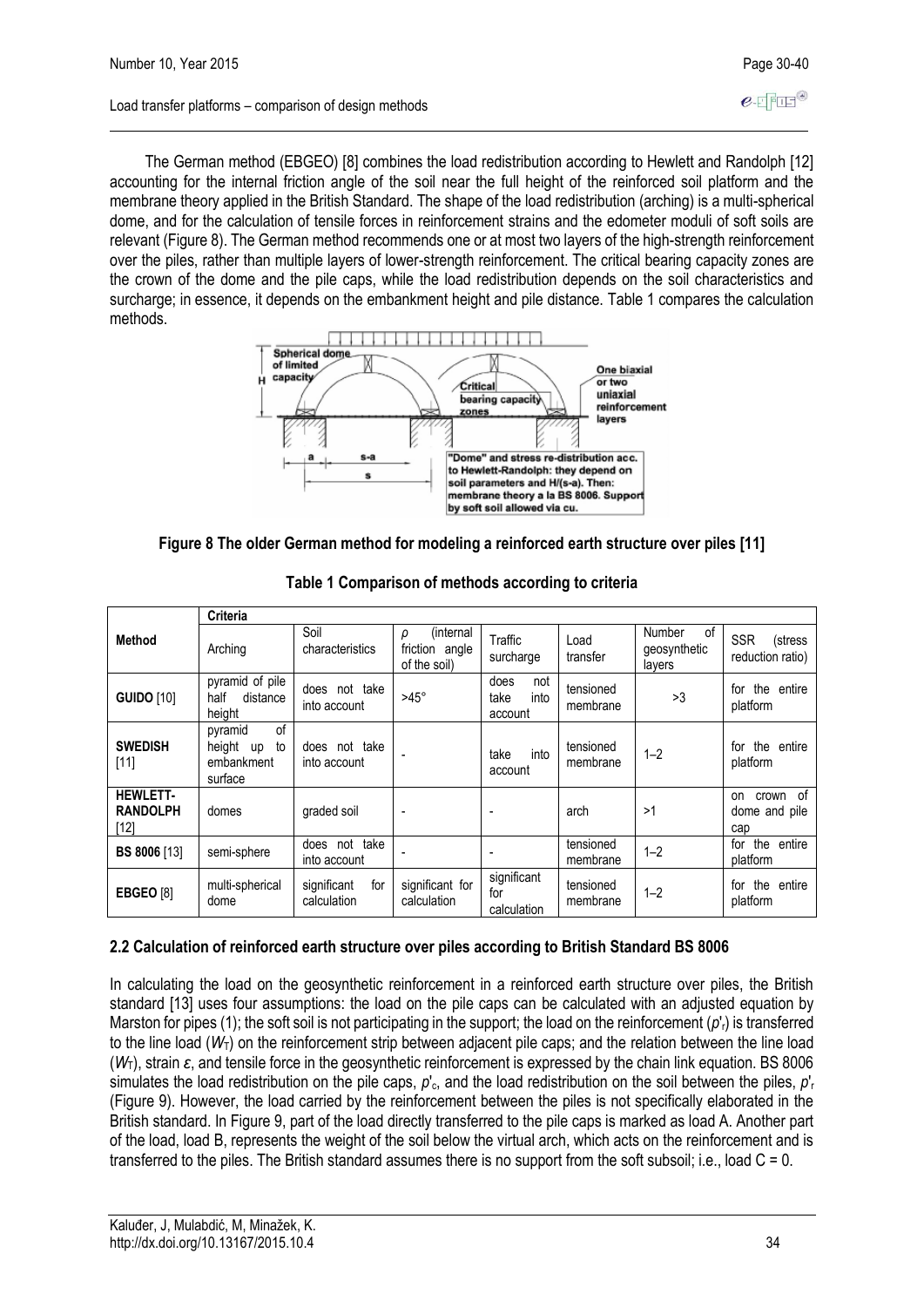

#### **Figure 9 The load redistribution on the geosynthetic reinforcement in a load transfer platform [14, 15]**

Table 2 gives partial factors from the British standard for designing reinforced earth structure over piles.

| Table 2 Partial factors for designing reinforced earth structure by BS 8006 [13] |  |
|----------------------------------------------------------------------------------|--|
|----------------------------------------------------------------------------------|--|

| <b>Partial factors</b>   |                                         | Ultimate limit state | Serviceability limit state |
|--------------------------|-----------------------------------------|----------------------|----------------------------|
|                          | Soil unit mass                          | $f_{fs} = 1.3$       | $f_{fs} = 1.0$             |
| Load factors             | External dead loads                     | $f_f = 1.2$          | $f_f = 1.0$                |
|                          | External live loads                     | $f_0 = 1.3$          | $f_0 = 1.0$                |
| Soil material<br>factors | To be applied to tan $\mathcal{O}_{cv}$ | $f_{\rm ms} = 1.0$   | $f_{\rm ms} = 1.0$         |
| Soil/reinforcement       | Sliding across surface of reinforcement | $f_s = 1.3$          | $f_s = 1.0$                |
| interaction factors      | Pull-out resistance of reinforcement    | $f_{\rm p} = 1.3$    | $f_{\rm p} = 1.0$          |

The adjusted equation by Marston for calculating the direct load on the pile caps is:

$$
\frac{p'}{\sigma'_{v}} = \left(\frac{aC_c}{h}\right)^2\tag{1}
$$

where  $C_c$  is the arching coefficient, calculated by the following equations:

For end-bearing piles:

$$
C_{c} = 1.95\frac{h}{a} - 0.18\tag{2}
$$

For friction and other piles:

For friction and other piles: 
$$
C_c = 1.5\frac{\pi}{a} - 0.07
$$
 (3)  
The average vertical stress at the base of the embankment is expressed by  $\sigma'_{v} = \gamma h + p$  (4)

The line load  $W<sub>T</sub>$  carried by the reinforcement strip between two adjacent pile caps is expressed by the following equations:

For full arching, *h* > 1.4⋅(s-a)

$$
W_{T} = \frac{sf_{rs} \gamma(s-a)}{s^{2}-a^{2}} \cdot \left( s^{2} - a^{2} \left( \frac{p_{c}}{\sigma_{v}} \right) \right)
$$
(5)

For partial arching, 
$$
0.7 \cdot (s-a) \le H \le 1.4 \cdot (s-a)
$$
:  $W_T = \frac{s \cdot (f_{fs} \gamma H + f_q w s)}{s^2 - a^2} \cdot \left( s^2 - a^2 \left( \frac{p_c}{\sigma_v} \right) \right)$  (6)

The tensile load in the reinforcement is given by link chain equation:  $T_{\text{rp}} = \frac{W_T(s-a)}{2\pi r}$  $\frac{1}{2a}$   $\sqrt{1+\frac{1}{6a}}$ 6 (7)

where  $\varepsilon$  is the strain in the geosynthetic layer, which is calculated by:  $\varepsilon = \frac{8 \cdot d^2}{3.6 \cdot \varepsilon}$ 3∙(s−a) 2 (8)

#### **2.3 Calculation of reinforced earth structure over piles according to the German Standard EBGEO**

Figure 10 shows a model of load redistribution within a reinforced soil platform and the membrane action of the geosynthetic reinforcement.

For piles arranged in a rectangular grid, the stresses on the ground between them are calculated numerically or read from the graphs, taking into account whether the effects are permanent or permanent and variable. Graphically determining the stresses *σ*zok depends on the friction angle of the reinforced earth structure, *φ*'k. Figure 11 illustrates a graphical determination of normal stresses for  $\varphi'_{k} = 30^{\circ}$ .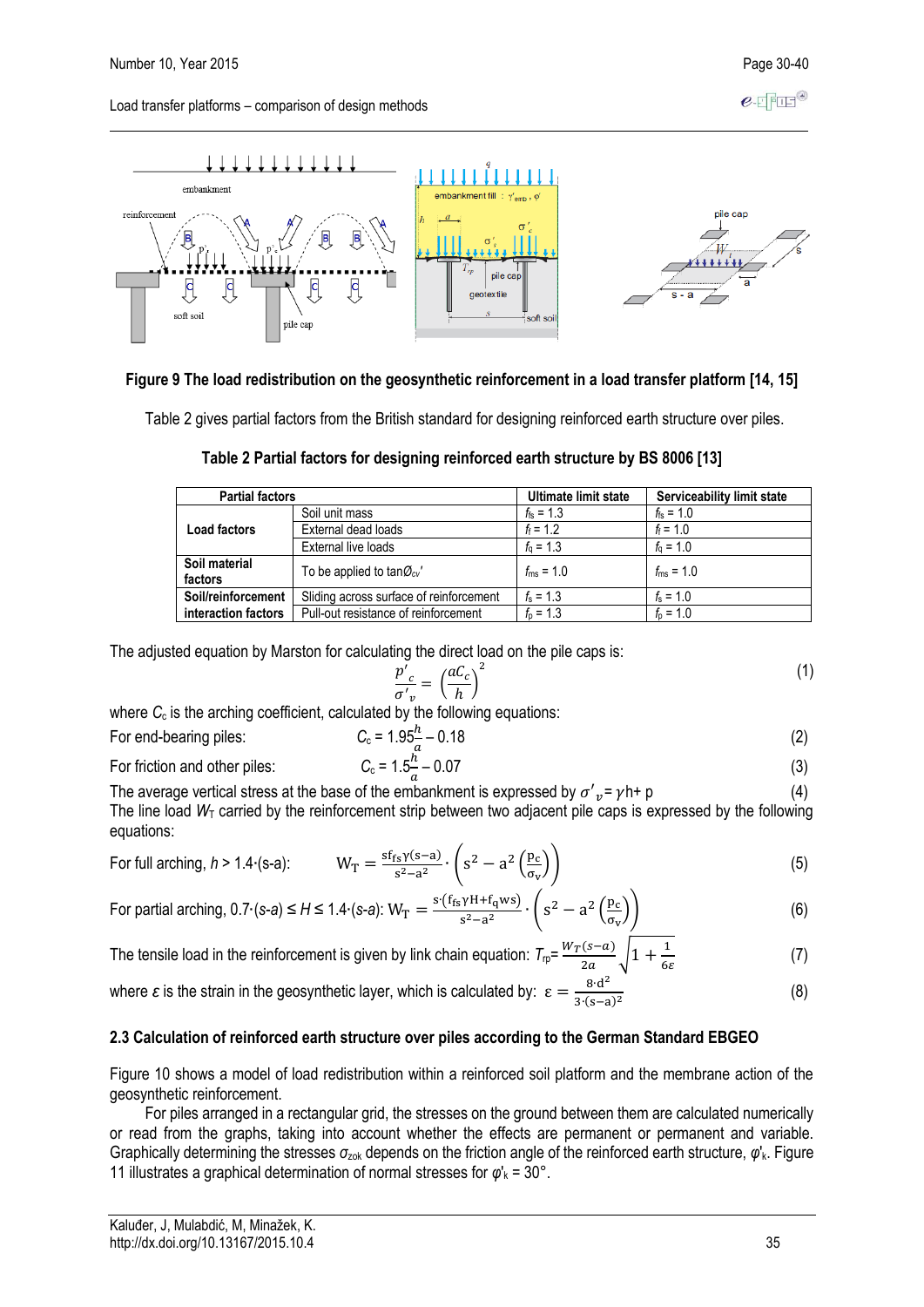





**Figure 11 Graphical determination of stresses at φ'k = 30° [8]**

A numerical determination of stresses on soil between the support surface considers the effects of both the permanent and permanent and variable actions, which are expressed with the following equations:

$$
\sigma_{z_0,\mathbf{G},k} = \lambda_1^{\chi} \cdot \left( \gamma_k \cdot \frac{p_{\mathbf{G},k}}{h} \right) \cdot \left\{ h \cdot \left( \lambda_1 + h_g^2 \cdot \lambda_2 \right)^{-\chi} + h_g \cdot \left[ \left( \lambda_1 + \frac{h_g^2 \cdot \lambda_2}{4} \right)^{-\chi} - \left( \lambda_1 + h_g^2 \cdot \lambda_2 \right)^{-\chi} \right] \right\}
$$
(9)

$$
\sigma_{z\circ, G\star Q, k} = \lambda_1^{\chi} \cdot \left( \gamma_k \cdot \frac{p_{G\star Q, k}}{h} \right) \cdot \left\{ h \cdot \left( \lambda_1 + h_g^2 \cdot \lambda_2 \right)^{-\chi} + h_g \cdot \left[ \left( \lambda_1 + \frac{h_g^2 \cdot \lambda_2}{4} \right)^{-\chi} - \left( \lambda_1 + h_g^2 \cdot \lambda_2 \right)^{-\chi} \right] \right\}
$$
(10)

where  $p_{G,k}$  i  $p_{G+Q,k}$  are characteristic values of the permanent and the permanent and variable distributed loads on the reinforced earth structure top with an arch height *h*g, *χ* is a dimensionless coefficient, and λ is the composite friction coefficient.

The stress on the vertical bearing elements (piles) is calculated using:

$$
\sigma_{zs,S,k} = \left[ (\gamma_k \cdot h + p_{G,k}) - \sigma_{zo,G,k} \right] \cdot \frac{A_E}{A_s} + \sigma_{zo,G,k} \tag{11}
$$

$$
\sigma_{zs,S,+Qk} = [(\gamma_k \cdot h + p_{G+Q,k}) - \sigma_{zo,G+Q,k}] \cdot \frac{A_E}{A_s} + \sigma_{zo,G+Q,k}
$$
(12)

where  $A_{\mathsf{E}}$  is the zone of influence of the bearing elements, and  $\mathrm{A}_{\mathrm{s}}$  is the support area (Figure 2).

## **3 EXAMPLE CALCULATION OF A LOAD TRANSFER PLATFORM ON AN ACCESS RAMP EMRANKMENT**

Here we show an example solution of an actual problem: designing the foundation of an access ramp on the soft subsoil of a flyover across railroad tracks located in central Croatia, using a reinforced soil platform over piles. The platform is supported on piles that form point bearing support for the reinforced soil structure. Two alternative solutions were analyzed: one for reinforcement with geogrids and the other with geotextile reinforcement. Also, we calculated the end-bearing piles and friction piles using the EBGEO and BS8006 standards.

The geotechnical composition and soil characteristics were determined with in situ investigations and laboratory testing in a geotechnical project [16]. The parameters of the embankment fill soil were: unit weight of 20 kN/m<sup>3</sup> and internal friction angle of 42°. Table 3 gives the subsoil parameters, which were taken from the geotechnical investigation report.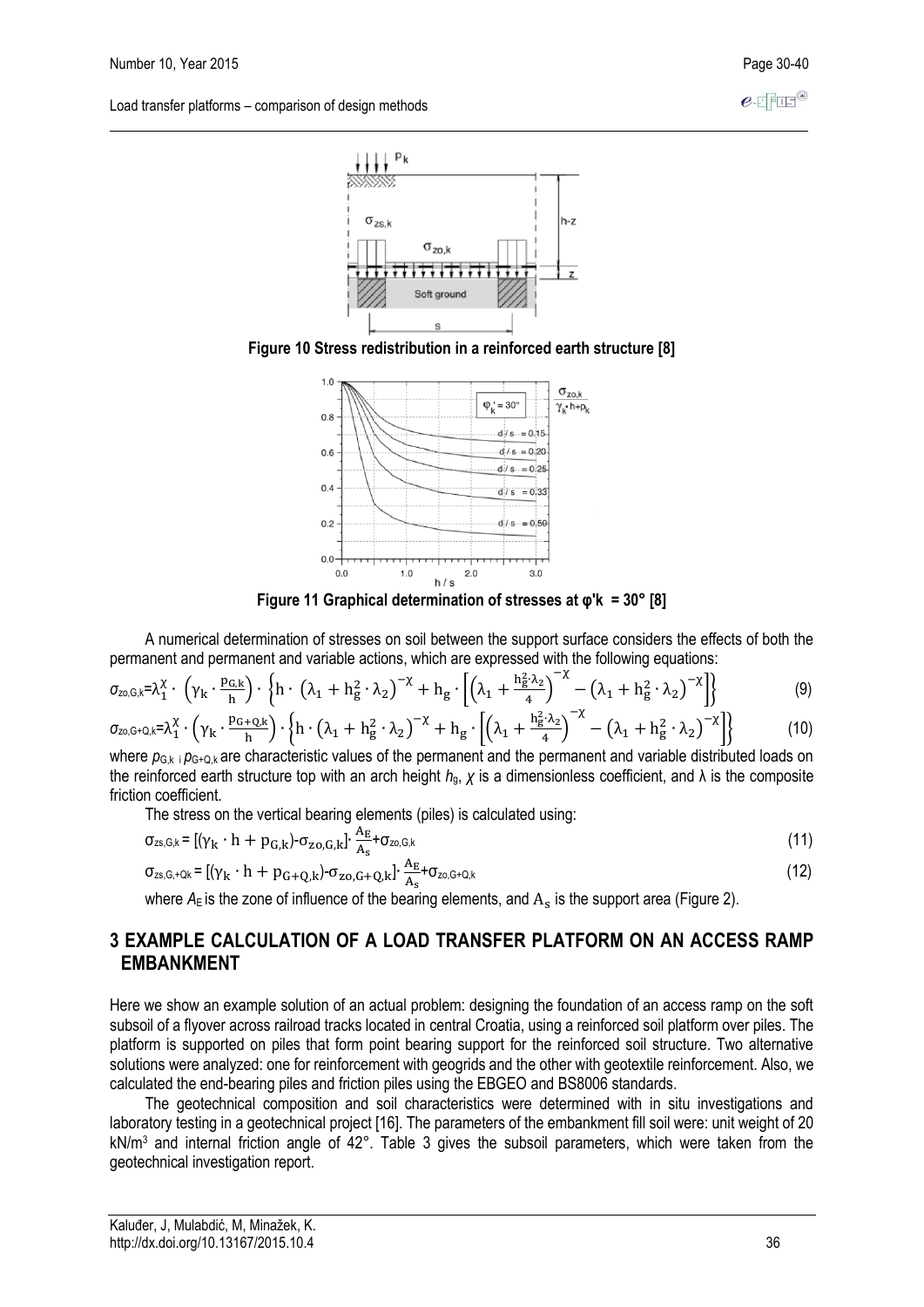| <b>Subsoil</b> | <b>Interval</b> | $h_i(m)$ | $\gamma_{\mathbf{k},\mathbf{i}}'$ (kN/m <sup>3</sup> ) | $c_{uk,i}$ (kPa) | $\varphi_{k,i}^{\prime}$ (°) | $M_k$ (kN/m <sup>2</sup> ) |
|----------------|-----------------|----------|--------------------------------------------------------|------------------|------------------------------|----------------------------|
|                | $0.0 - 2.3$     | 2.30     | 19                                                     | 50               |                              | 6500                       |
| $\mathbf{2}$   | $2.3 - 4.0$     | 1.70     | 9                                                      |                  | 26                           | 2500                       |
| 3              | $4.0 - 6.0$     | 2.00     | 9                                                      |                  | 28                           | 7000                       |
| 4              | $6.0 - 10.4$    | 4.40     | 9                                                      |                  | 32                           | 14000                      |
| 5              | $10.4 - 16.5$   | 4.10     | 9                                                      | 160              |                              | 12000                      |
| 6              | 16.5-19.4       | 2.90     | 9                                                      |                  | 31                           | 17000                      |
| 7              | 19.4-22.9       | 3.50     | 9                                                      | 160              |                              | 15000                      |
| 8              | $22.9 - 30.0$   | 7.10     | 9                                                      | 140              |                              | 11000                      |

 **Table 3 Soil parameters [17]**

The geosynthetics selected for the load transfer platform were geogrids and geotextiles. The pile arrangement formed a rectangular grid with equal spacing in both directions, with *s*x=*s*y=1.50 m. The pile diameter was 0.70 m, and the length was 19.80 m. The biaxial geogrids and woven geotextiles selected had short-term strengths of 200 kN/m and 175 kN/m', respectively. Figure 12 shows the solution for the reinforced soil platform for the access ramp embankment.



#### **Figure 12 Schematic of the access zone of the flyover (suggested solution)**

We calculated reinforced soil platform over the piles according to the EBGEO and BS8006 standards using the previously described equations; these results are shown in Table 4 and graphically in Figure 13. The calculated load redistributions in BS 8006 were different between the friction piles and end-bearing piles. The German standard only provides a method for calculating end-bearing piles. The results from EBGEO and BS 8006 are similar in load transferred directly to the end-bearing piles. However, the calculated loads carried by the geosynthetics are smaller for EBGEO than for BS 8006 (end-bearing piles). The reason for this difference is that BS 8006 does not account for the participation of the soft subsoil.

|                                       | <b>EBGEO</b> | BS 8006(2D) Friction and other piles | BS 8006 (2D) End-bearing piles |
|---------------------------------------|--------------|--------------------------------------|--------------------------------|
| Total load (kN)                       | 508.5        | 508.5                                | 508.5                          |
| Load directly on piles (kN)           | 464.15       | 274.30                               | 463.89                         |
| Load carried by geosynthetic (kN)     | 22.18        | 234.20                               | 30.78                          |
| Load carried by soft subsoil (kN)     | 22.17        |                                      |                                |
| Vertical line load $w_T$ (kN/m)       | 19.52        | 206.79                               | 27.12                          |
| Tensile force F in reinforcement (kN) | 29.26        | 271.89                               | 35.66                          |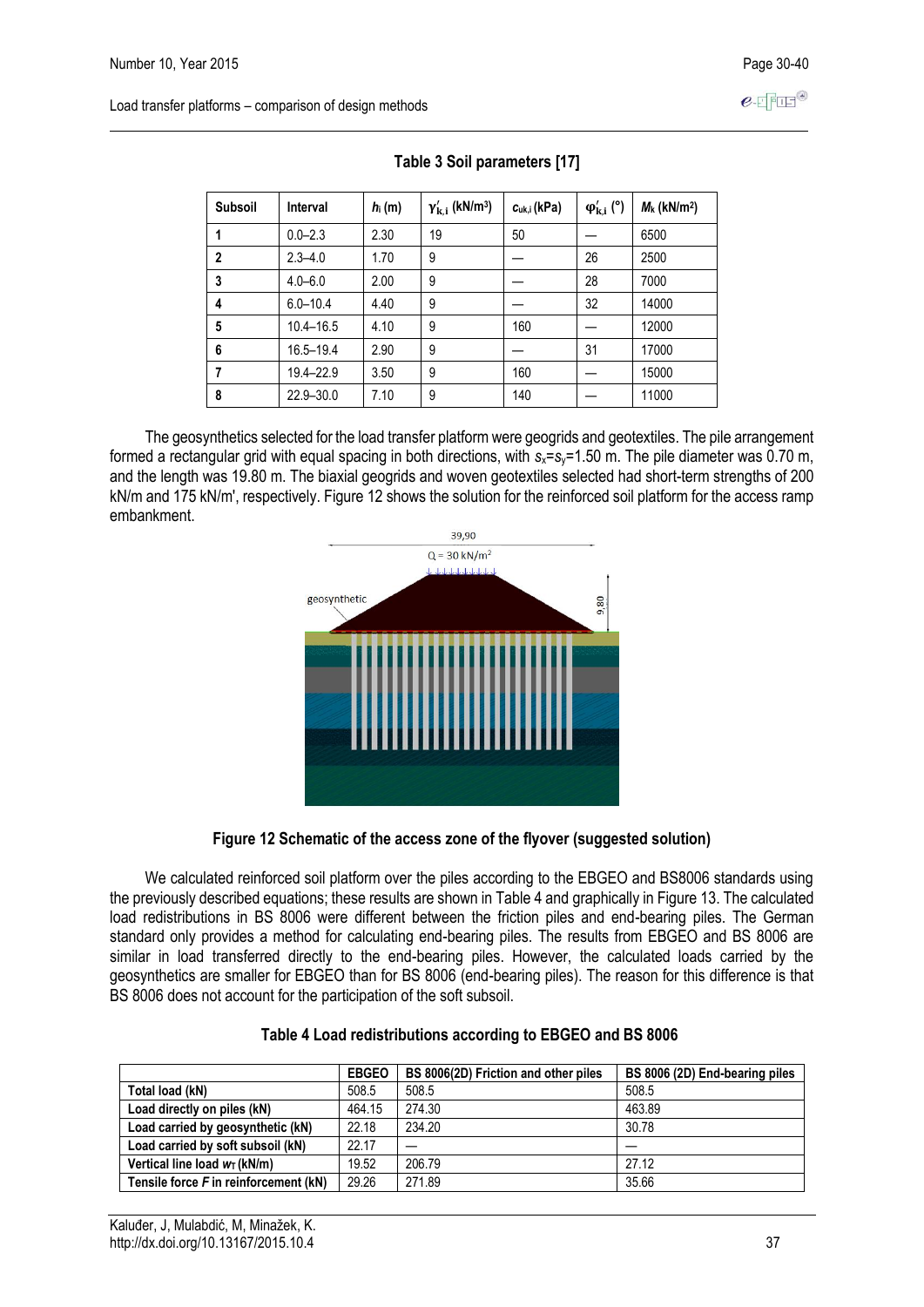$e$ -FFFF<sup>®</sup>

Load transfer platforms – comparison of design methods



**Figure 13 Comparison of load redistributions from EBGEO and BS 8006**

According to Van Eekelen, Bezuijen and Alexiew [17], who compared calculated values (from standard calculations given in EBGEO and BS 8006) and measured values, the British standard (BS 8006) better predicted the load transfer to the piles than did the German standard (EBGEO). This is shown in Figure 14, where the BS 8006 results (blue line) fits the measured values, while the EBGEO results (dashed red line) are about 1.5 times greater than the measured values. Figure 15 shows that the EBGEO standard better predicts the vertical loads on the geosynthetics than the BS 8006; the EBGEO results almost match, while the BS 8006 results are 2.5 to 3 times higher than the measured values. This misfit exists because BS 8006 does not account for the support of subsoil in carrying the load.

There are differences between the load redistribution in the load transfer platform of the access ramp described here and that in previous research [17] because they have different embankment and pile geometries as well as differences in the characteristics of the foundation and embankment soil.

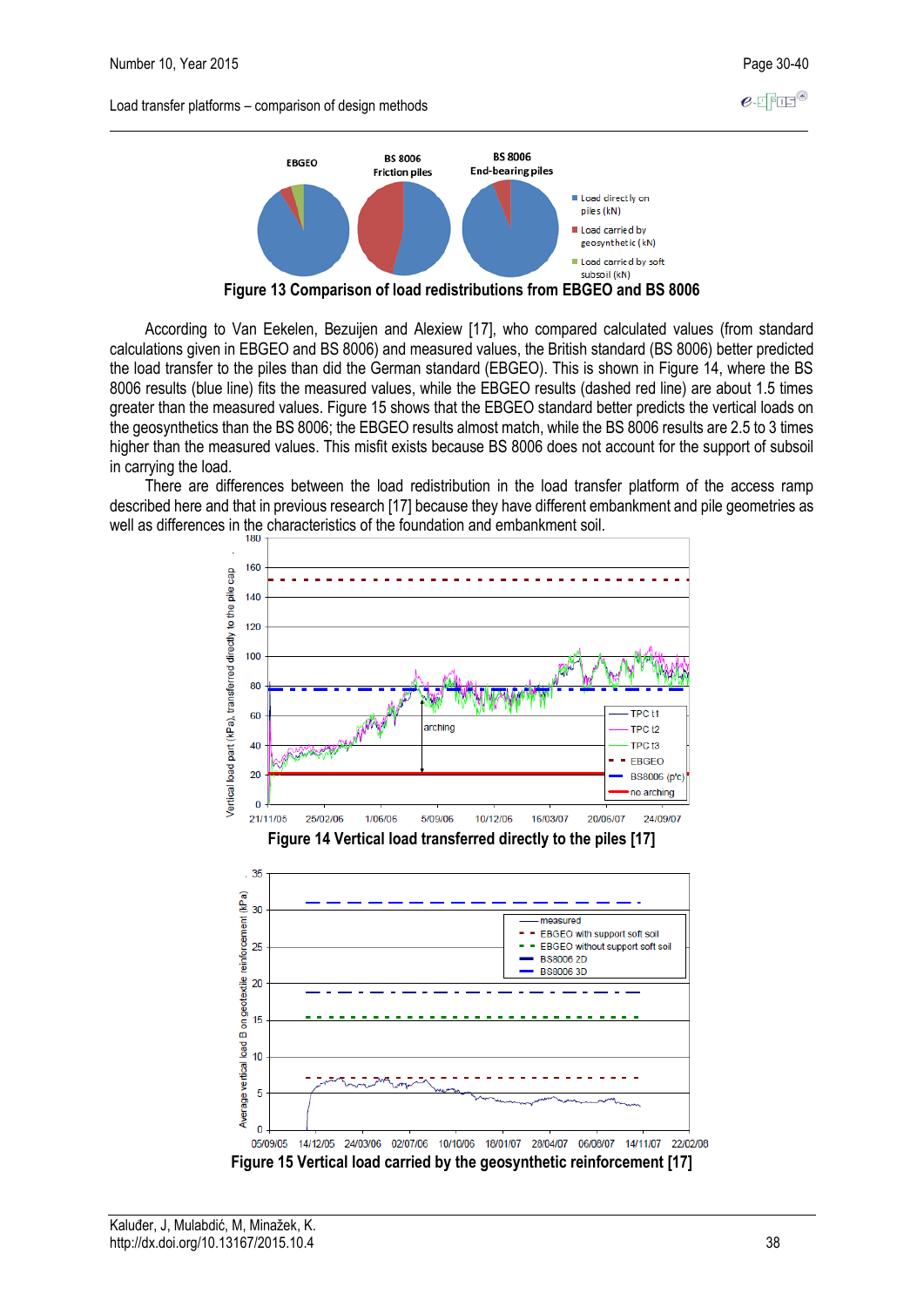# **4 CRITICAL REVIEW OF THE DESIGN METHODS**

The German and British standards do not differ geosynthetics by type, which is unrealistic because it ignores the interaction between the soil and the geogrid; in other words, it ignores the interlocking effects caused by the inclination of the soil particles in the geogrid apertures. Because the geogrid interacts with the soil particles, depending on the composition and axial stiffness in the plane (*J*), the interaction should increase the soil stiffness and thus the arching effects. To illustrate this effect, based on research related to improving geogrid reinforced soil [18], we simulated a structure with an increased friction angle of the soil above the geogrid and gained effects of that improvement on the forces on piles and the required tensile strength of the geosynthetics (geogrids). The assumed soil improvement from the interaction with the geogrid was modeled as a 5° increase in the soil friction angle, which in reality might be even higher. This analysis was conducted using the German standard EBGEO.

Table 5 and Figure 16 show the extent to which these effects changed the load redistribution. For the assumed soil improvement achieved by accounting for the interaction between the soil and geogrid, and by increasing the internal friction angle by 5° the force on the piles increased by 4.5%; this almost halved the load on the geosynthetics and the ground and reduced the tensile strength of the reinforcement by 63%.

By taking into consideration the interlocking mechanism a more economical solution is provided because it requires a geogrid with lower tensile capacity.

#### **Table 5 Load redistributions with and without the assumption of soil improvement for the geogrid, according to EBGEO**

|                                         | EBGEO $\omega$ <sup>k</sup> = 42° | EBGEO $\omega$ <sup>k</sup> = 47° |
|-----------------------------------------|-----------------------------------|-----------------------------------|
| Total load (kN)                         | 508.50                            | 508.50                            |
| Load directly transferred to piles (kN) | 464.15                            | 485.93                            |
| Load carried by geosynthetics (kN)      | 22.18                             | 11.29                             |
| Load carried by soft subsoil (kN)       | 22 17                             | 11.28                             |
| Vertical line load $w_T$ (kN/m)         | 19.07                             | 7.04                              |
| Tensile force F in reinforcement (kN)   | 28.61                             | 10.56                             |



#### **Figure 16 Load redistributions with and without the assumption of soil improvement for the geogrid, according to EBGEO**

The differences in the calculation methods are related to the calculation assumptions for the end-bearing and friction piles, the impact values which act on the geosynthetic reinforcement, and the selection criteria for the geosynthetics. The German standard assumes end-bearing piles (i.e., piles embedded on stable soil) and requires certain adjustment when calculating friction piles. In contrast, the British standard can be used to calculate both types of piles using the arching coefficient.

Neither standard analyzes the vertical deformation (settlement) of the subsoil between the piles, necessitating separate calculations, preferably using the finite element method in specialized computer software. Furthermore, neither standard provides a calculation for three-layer reinforcement that does not require special adjustments, even though such a reinforcement layer distribution is sometimes designed and constructed.